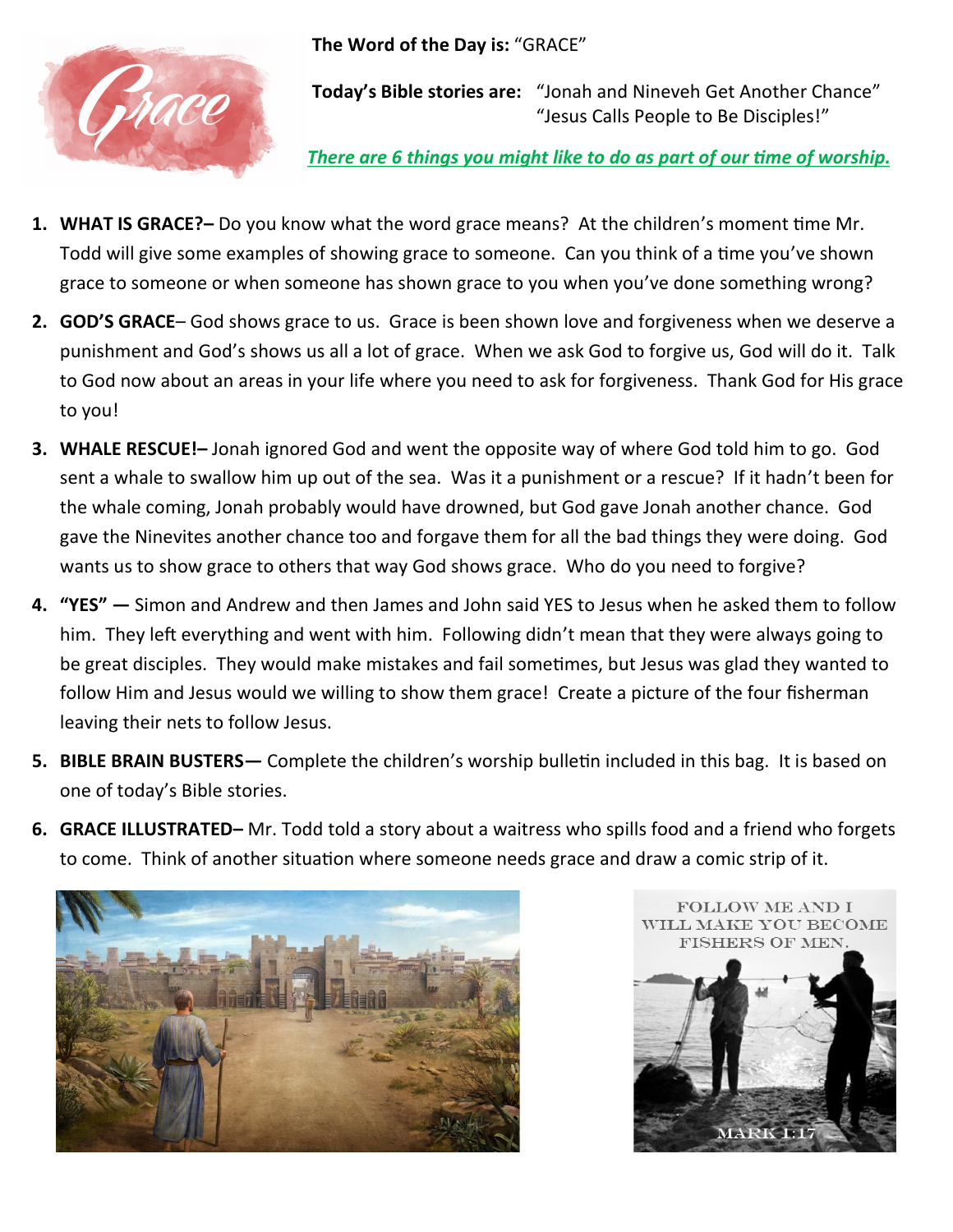## Simon, Andrew, James and John left their boats to follow Jesus.

Use these pictures to draw the boat.





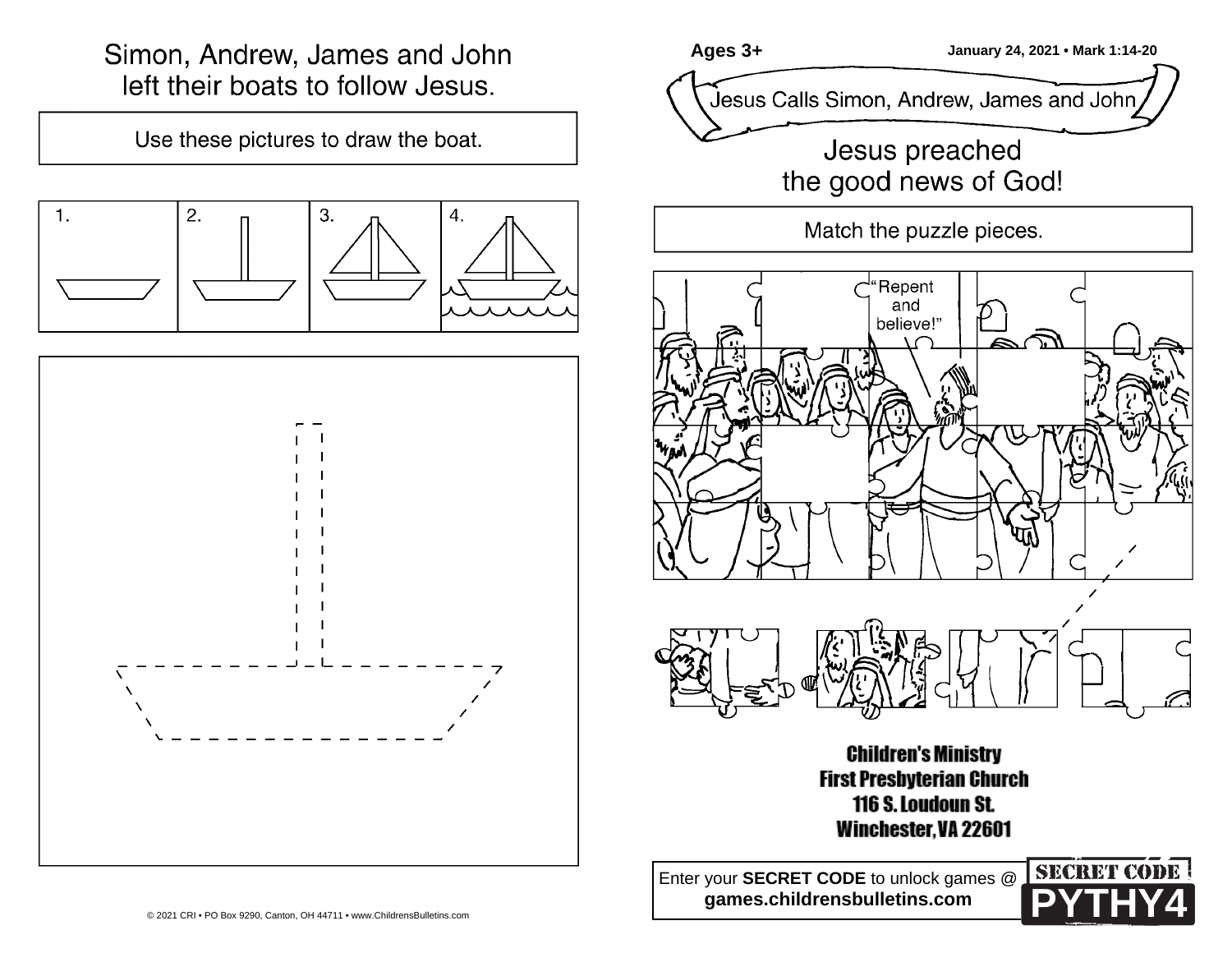Jesus asked Simon and his brother Andrew to ...







Jesus saw 2 more fishermen. They were James and John.

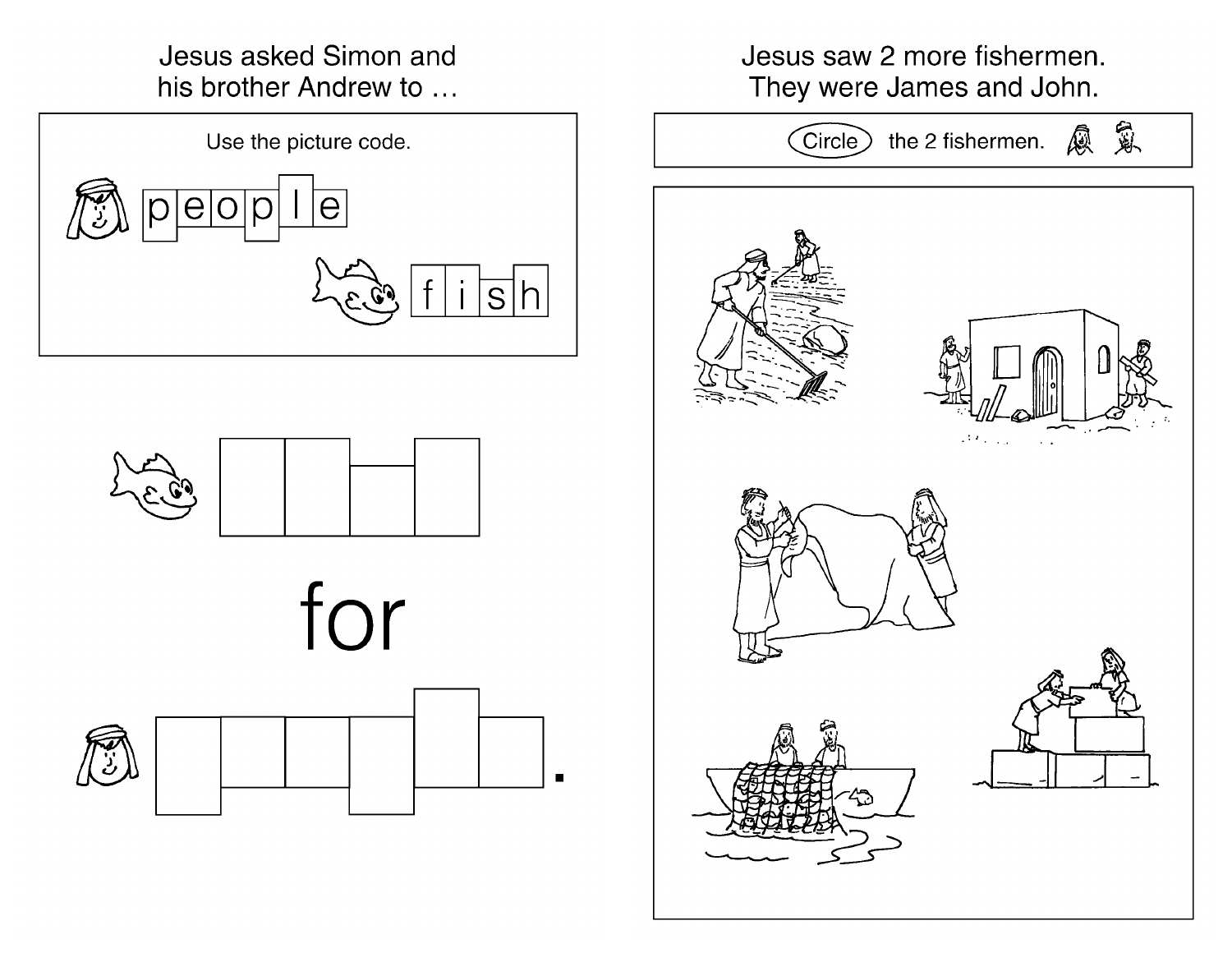